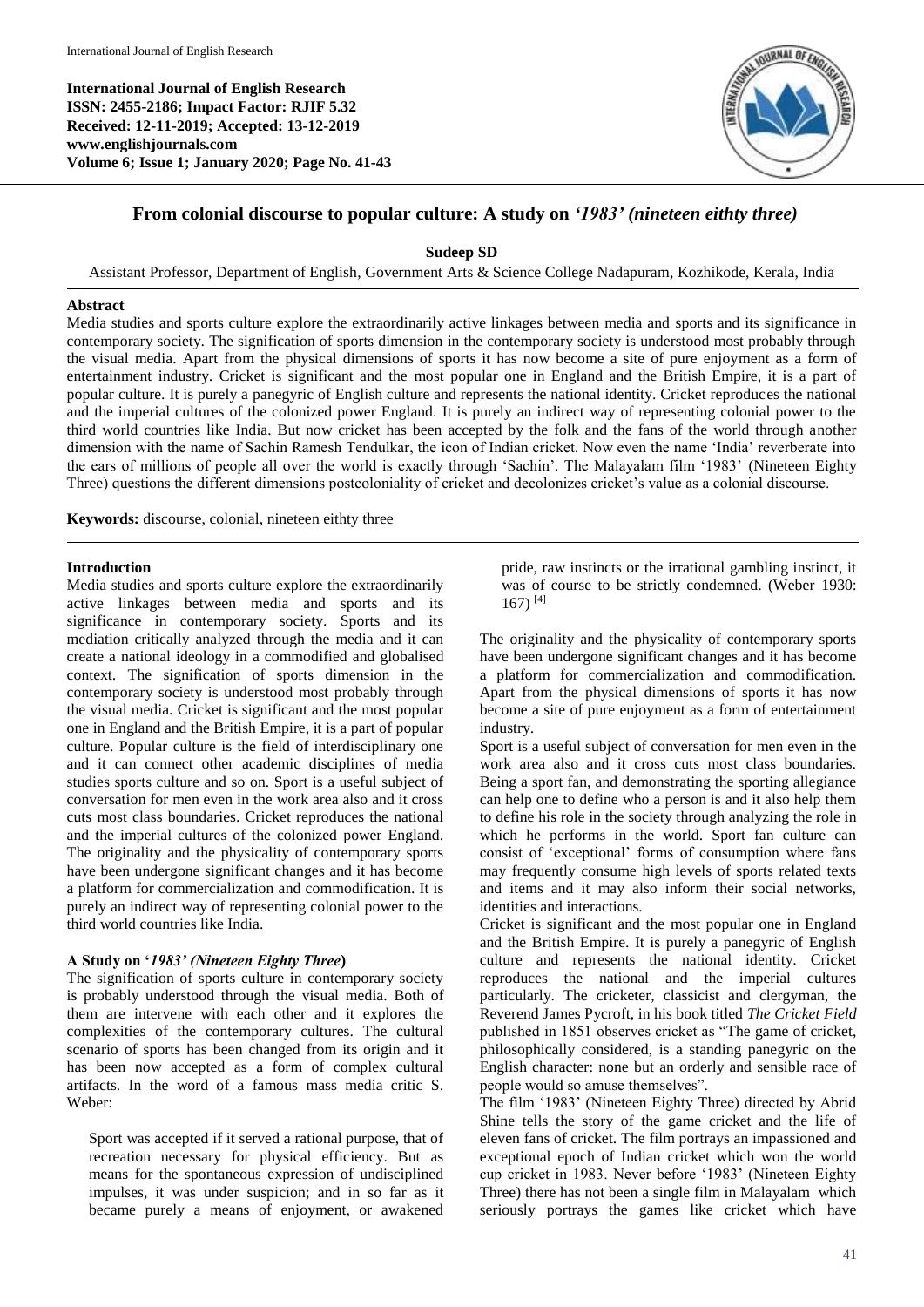dissolve in the mind of the spectators in a large extend. Before this film, cricket has been portrayed as a field of jocular cultural forms which negatively criticizing the game. The youngsters of a particular period became blind fans of Indian cricket legend Sachin Ramesh Tendulkar. The entire story of the film has been developed on 'direct' and 'indirect' consumption of cricket and the 'direct' consumption of the legend Tendulkar. The people who attend directly for watching the live experience of spots is often consume the sports and the games directly. Hence the people who consume the sports through the distant media like television, internet or any other print media is the indirect way of consumption and also becomes the fancier of related with it.

It is purely an item of colonial representation power to the third world countries like India. The game cricket is actually a form of psychological representation of colonial power. Even after the political or the ulterior colonization is politically ended in the third world countries, they want to perpetuate the colonial power though an alternative medium; cricket is one of the indirect ways of perpetuation of this psychological colonization. It is actually a 'politics by other means'.

The indirect consumers of cricket in the film '1983'(Nineteen Eighty Three) do not have direct contact with any of the renowned master players of any sports items. The common people are surrounded by images and stories of sport throughout their everyday lives. The film itself discusses the media fan culture and the problematic situations of media fan culture. It is about the stories of the hero Ramesan and his friends who are the dedicated fans of cricket and the cricket legend; he may be termed as the 'God in cricket' by the cricket the coach Vijay Menon in the film. Their interest in cricket gets developed through their adoration of the legend Sachin. With the development of the film it can be seen that their interest in sports and their experience of sports are largely existed within their everyday life of conversation, social relationships, media use and through their memories. None of them have direct experience of consumption of cricket but 'the figure' is unconsciously assimilated to their mind. Along with the love of cricket especially after the victory of 1983 and its impacts on them, they blindly follow the little master and it is fixed into the conscious level gradually. All their experience exists outside of the 'live' venue of their 'everyday' life.

The embodiment of cricket can be seen in the 'everyday' and 'daily' life of the eleven friends in the film that helps for creating a deep cultural adherence between them. Even though there is a cultural conflict happens between the 'everyday' and 'daily' life of the hero Ramesan as the form of cricket on one hand and daily frigging life with the family on the other hand, it can be seen that there is a huge victory of former over the latter. The second half the film gives evidences of such a triumph of one culture over another one. The film also discusses the political and cultural responsibility of a group of fans in the 'cricket society. Most of the characters in the film distinguish so closely with Sachin Tendulkar because he does things which they cannot think of in the cricket field. Even an average batsman in the cricket match owes the name Sachin as he wants to identify himself with Tendulkar. 'Sachin' from Mumbai in the film is the better example for this assimilation. In order to satisfy this needs the director of the film intentionally develops the

thread of the film through the background of world cup cricket matches of Indian cricket team right from 1983 to 2011; more over the film begins from where the farewell speech Sachin to his fans, family and cricketing fraternity in which he left the ones present at Wankhede stadium. It resonates into the ears of millions of fanciers as:

My life between 22 years for 24 years, it is hard to believe that that wonderful journey has come to an end. I know I have met so many guys who have fasted for me, prayed for me, done so much for me. Without that, life wouldn't have been like for me. I want to thank you from the bottom of my heart, and also say that time has flown by rather quickly, but the memories you have left with me will always be with me forever and ever, especially 'Sachin Sachin' which will reverberate in my ears till I stop breathing. Thank you very much. (Sachin's Farewell Speech)

Grace, dignity, integrity and commitment were the qualities that adorned his cricket. Indian cricket was in the safest hands of Sachin Tendulkar. Slowly but firmly he assumed the role of the facilitator. So on he emerged as an epistome of consistency on the cricket field.

By analyzing the film, it is understood that it tells us the success of a son Kannan in the cricket field over a defeated father Ramesan who coudn't satisfy his dreams of becoming a renowned cricket player. But there have been a life force with him in the form of 'cricket God.

Sport is not at all considered as an event that takes place at a specific space and time, but it is always located on people's vision of particular cultural form and conversation through their social networks, friendships, mass media and use of consumer goods and their identity. Identity of a common man is sometimes determined by the consumption of sports that may be a direct or indirect way of consumption. Here the individual identity is linked to the social identity and as a result, it helps for creating and locating a group of people who blindly follow the epistome of particular game and it may be termed as a fans. Here the identities of the cricket fans Ramesan and his friends are determined by the Indian cricketer Sachin. He is the icon of the entire cricket all over the world. All of them are defined on the basis of their sports interests. Even in the beginning cricket did not have elevated status in India also, later it has been satisfied with Sachin Tendulkar.

The people of the third world countries gradually accepted the national game of England along with the acceptance of colonial situation (psychological colonization). But in the globalised era with the significant development media created a space for intricate cultural situation where it created a space for multiculturalism.

### **Conclusion**

As a result of the intervention of globalised media, the legend in the history of Indian cricket was also accepted as a youth icon even in England, the cradle of cricket game. Even though cricket is considered as an after effect of colonialism, now the commonwealth country like India is remembered and perpetuates its esteemed position among the other developing and developed country through name Sachin. The film '1983' (Nineteen Eighty Three) satisfies such needs of the colonized or oppressed countries. Abrid Shine has portrayed Sachin as a man who satisfies the